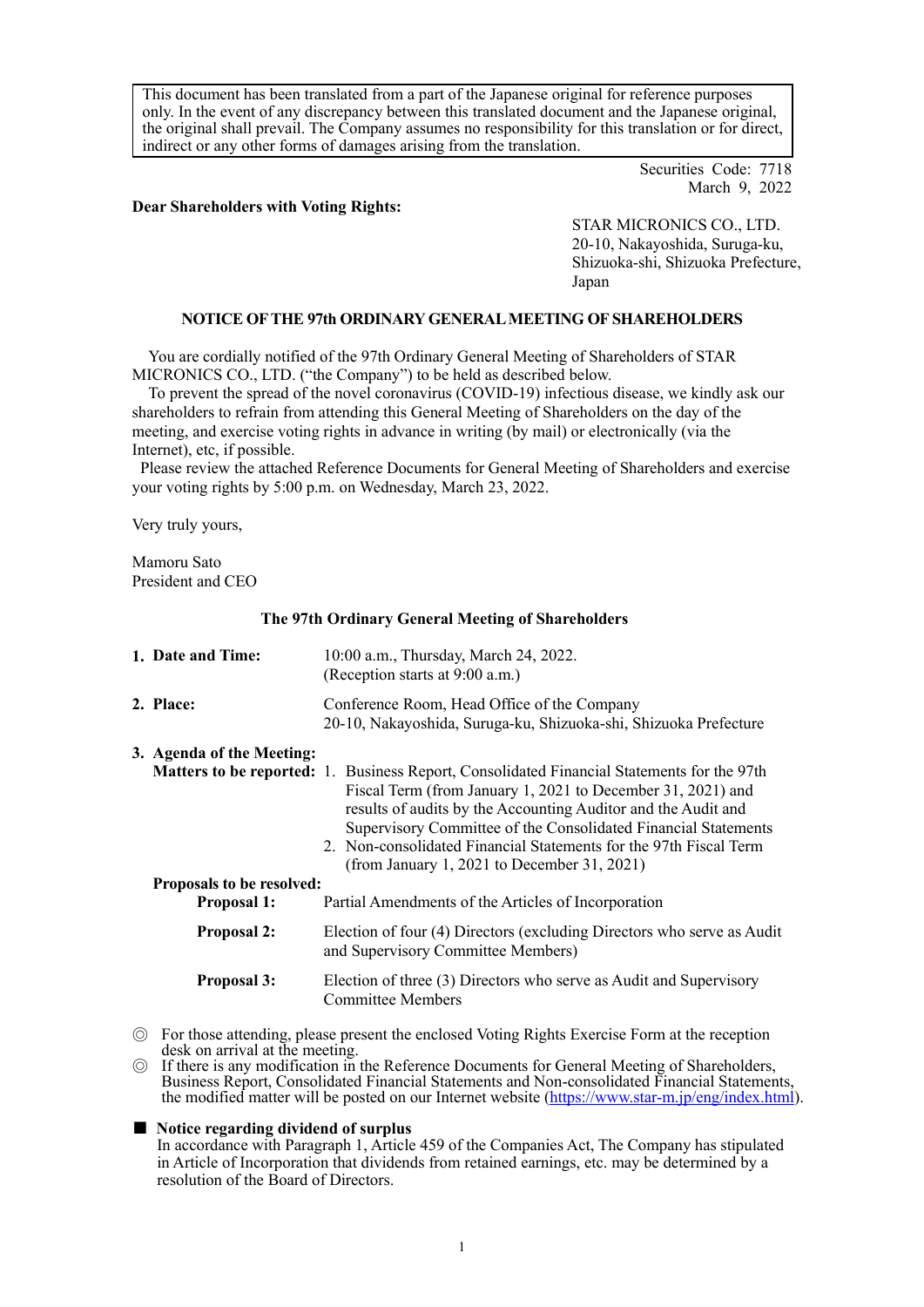At the meeting of the Board of Directors held on February 22, 2022, the Company resolved to pay year-end cash dividends for the 97th Fiscal Term (from January 1, 2021 to December 31, 2021) as follows, based on this provision of the Articles of Incorporation.

- 1. year-end cash dividend  $\angle$  ¥29 per share (¥58 including interim dividend)
- 2. Effective date and starting date of dividend payments

Monday, February 28, 2022

# **Reference Documents for General Meeting of Shareholders**

## **Proposal 1: Partial Amendments of the Articles of Incorporation**

### 1.Reasons for Amendment

Since the revised provisions provided for in a proviso to Article 1 of the Supplementary Provisions of the Act Partially Amending the Companies Act (Act No. 70 of 2019) are to be enforced from September 1, 2022, the Company proposes to make the following changes to its Articles of Incorporation in order to introduce a system for providing informational materials for the General Meeting of Shareholders in electronic format.

- (1) Since listed companies are obligated to stipulate in their articles of incorporation that they will take measures for providing information that constitutes the content of reference documents for the General Meeting of Shareholders, etc. in electronic format, Article 15 (Measures for Providing Information in Electronic Format, Etc.), paragraph 1 in the proposed amendments will be newly established.
- (2) With regard to information that constitutes the content of reference documents for the General Meeting of Shareholders, etc., the Company will newly establish Article 15 (Measures for Providing Information in Electronic Format, Etc.), paragraph 2 in the proposed amendments in order to limit the scope of the items to be stated in the paper-based documents to be delivered to shareholders who requested the delivery of paper-based documents among items for which the measures for providing information in electronic format will be taken, which was specified by the Ministry of Justice.
- (3) If the system for providing informational materials for the General Meeting of Shareholders in electronic format is introduced, the provisions of Article 15 of the current articles of incorporation (Internet Disclosure and Deemed Supply of Reference Documents for the General Meetings of Shareholders) will be deleted as they will no longer be required.
- (4) Supplementary provisions regarding the aforementioned provisions that will be newly established or deleted coming into effect will be established.

# 2.Details for Amendment

Details of the proposed amendment are as follows.

|                                                   | Amendment shown by the underlines.      |
|---------------------------------------------------|-----------------------------------------|
| Current Articles of Incorporation                 | <b>Proposed Amendments</b>              |
| CHAPTER III                                       | <b>CHAPTER III</b>                      |
| GENERAL MEETINGS OF SHAREHOLDERS                  | <b>GENERAL MEETINGS OF SHAREHOLDERS</b> |
| Article 12. – Article 14. (Omitted)               | Article 12. – Article 14. (Unchanged)   |
| (Internet Disclosure and Deemed Supply of         | (Deleted)                               |
| Reference Documents for the General Meetings of   |                                         |
| Shareholders)                                     |                                         |
| Article 15. The Company may deem that it supplied |                                         |
| information on the matters to be described        |                                         |
| or indicated in the Reference Documents           |                                         |
| for the General Meetings of Shareholders,         |                                         |
| the Business Report, the Non-                     |                                         |
| Consolidated Financial Statements and the         |                                         |
| Consolidated Financial Statements to its          |                                         |
| shareholders by disclosing such                   |                                         |
| information via the Internet as specified in      |                                         |
| the relevant ministerial ordinance of the         |                                         |
| Ministry of Justice.                              |                                         |

 $(A - 1 - 1 - 1 - 1 - 1 - 1 - 1)$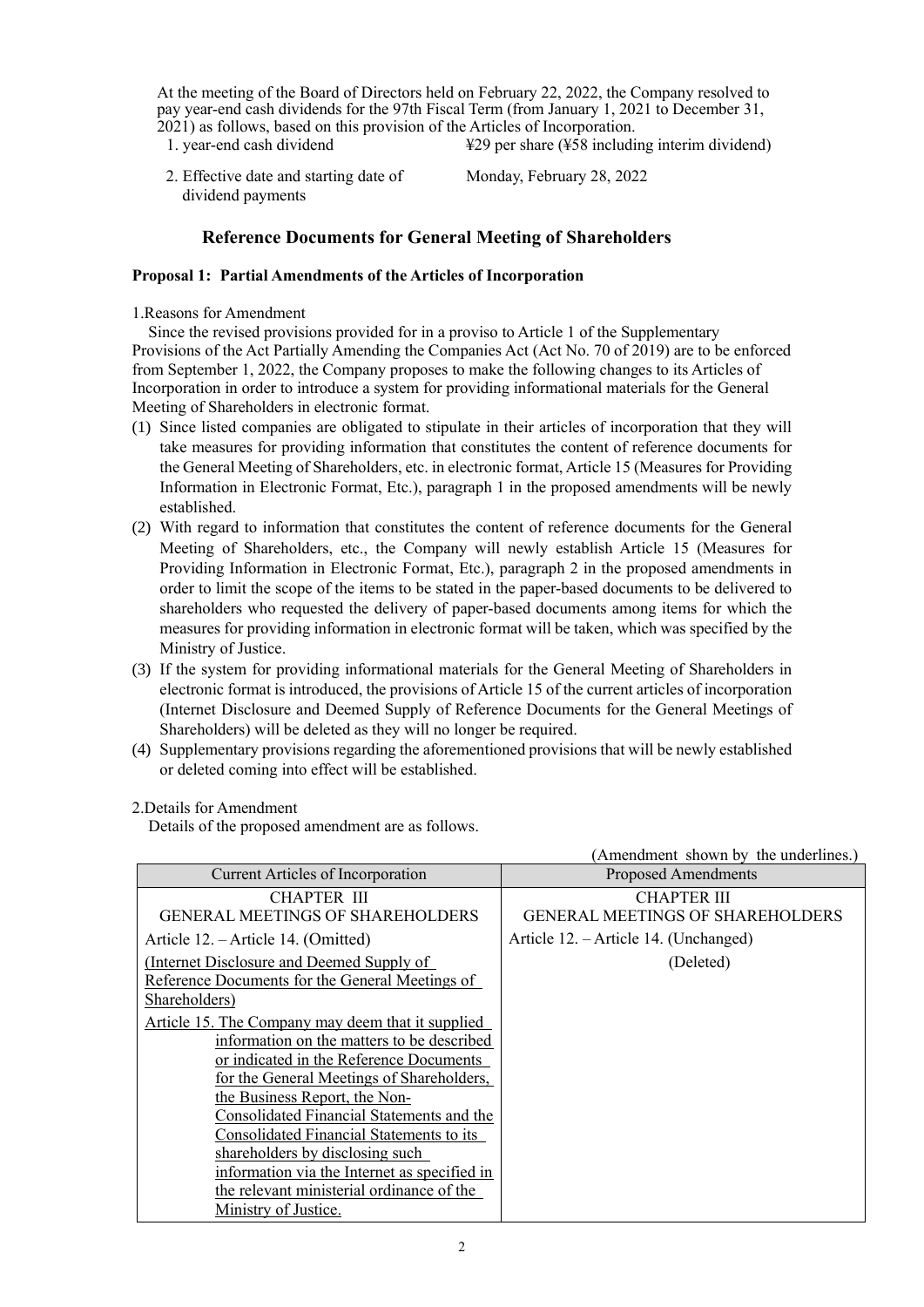| <b>Current Articles of Incorporation</b>                                          | <b>Proposed Amendments</b>                                                                                                                                                                                                                                                                                                                                                                                                                                                                                                                                                                                                                                                                                                                                                                                                                                                                                                                                                                                                                                                                                                                                                                            |  |  |  |  |  |
|-----------------------------------------------------------------------------------|-------------------------------------------------------------------------------------------------------------------------------------------------------------------------------------------------------------------------------------------------------------------------------------------------------------------------------------------------------------------------------------------------------------------------------------------------------------------------------------------------------------------------------------------------------------------------------------------------------------------------------------------------------------------------------------------------------------------------------------------------------------------------------------------------------------------------------------------------------------------------------------------------------------------------------------------------------------------------------------------------------------------------------------------------------------------------------------------------------------------------------------------------------------------------------------------------------|--|--|--|--|--|
| (Newly established)                                                               | (Measures for Providing Information in Electronic<br>Format, Etc.)<br>Article 15. When the Company convenes a General<br>Meeting of Shareholders, it shall take<br>measures for providing information that<br>constitutes the content of reference<br>documents for the General Meeting of<br>Shareholders, etc. in electronic format.<br>2. Among items for which the measures for<br>providing information in electronic format<br>will be taken, the Company shall exclude<br>all or some of those items designated by<br>the Ministry of Justice Order from<br>statements in the paper-based documents<br>to be delivered to shareholders who<br>requested the delivery of paper-based<br>documents by the record date of voting<br>rights.                                                                                                                                                                                                                                                                                                                                                                                                                                                       |  |  |  |  |  |
| Article 16. - Article 17. (Omitted)                                               | Article 16. - Article 17. (Unchanged)                                                                                                                                                                                                                                                                                                                                                                                                                                                                                                                                                                                                                                                                                                                                                                                                                                                                                                                                                                                                                                                                                                                                                                 |  |  |  |  |  |
| <b>Supplementary Provisions</b><br>Article 1.<br>(Omitted)<br>(Newly established) | <b>Supplementary Provisions</b><br>Article 1.<br>(Unchanged)<br>(Transitional Measures Regarding Provision of<br>Informational Materials for General Meeting of<br>Shareholders in Electronic Format)<br>Article 2. The deletion of Article 15 (Internet<br>Disclosure and Deemed Provision of<br>Reference Documents for the General<br>Meeting of Shareholders, Etc.) of the<br>Articles of Incorporation prior to the<br>amendments and the new establishment of<br><b>Article 15 (Measures for Providing</b><br>Information in Electronic Format, Etc.)<br>after the amendments shall be effective<br>from September 1, 2022.<br>2. Notwithstanding the provisions of the<br>preceding paragraph, Article 15 of the<br>current Articles of Incorporation prior to<br>the amendments shall remain effective<br>regarding any General Meeting of<br>Shareholders held on a date within six<br>months from September 1, 2022.<br>3. These Supplementary Provisions shall be<br>deleted on the date when six months have<br>elapsed from September 1, 2022 or three<br>months have elapsed from the date of the<br>General Meeting of Shareholders in the<br>preceding paragraph, whichever is later. |  |  |  |  |  |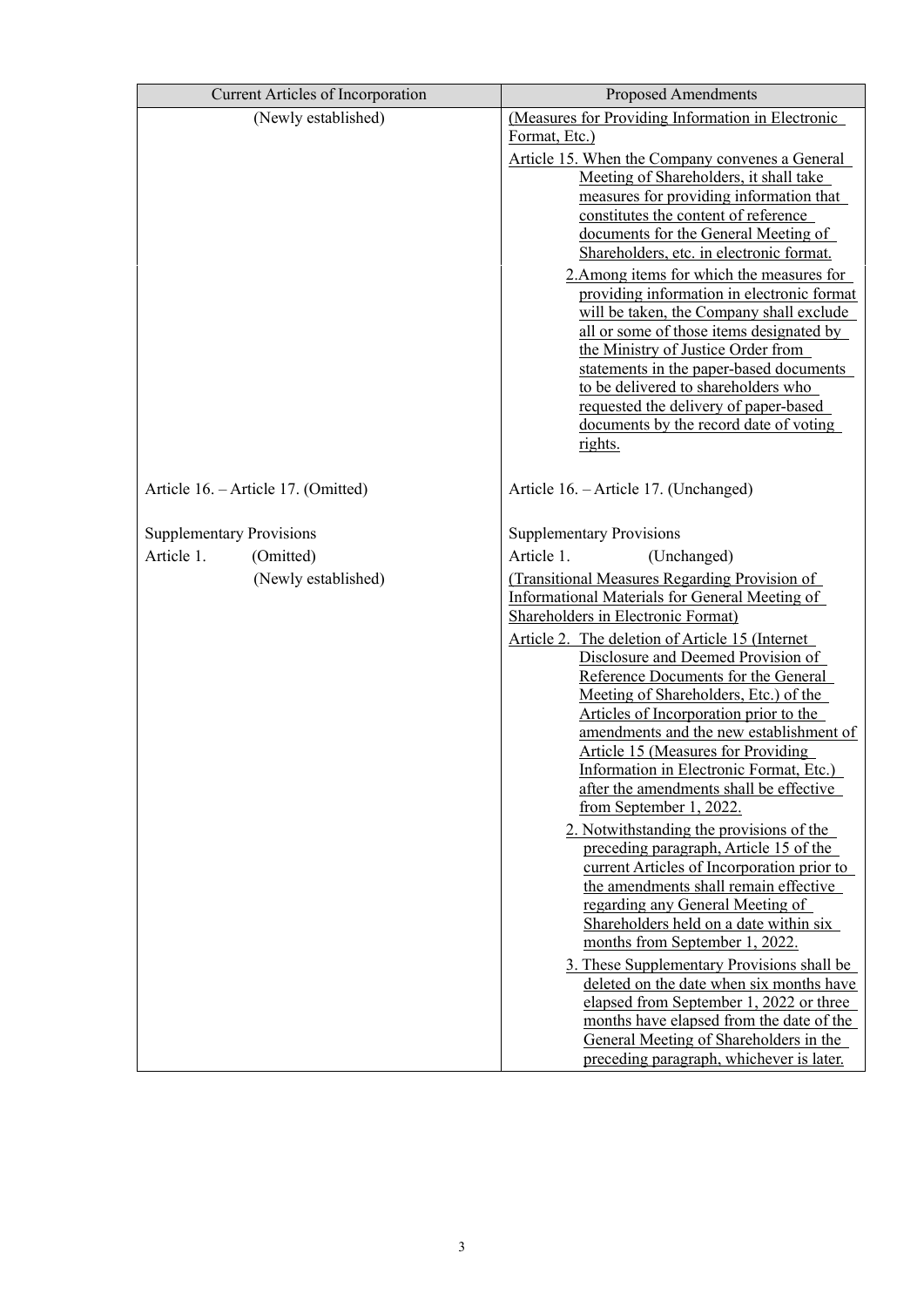## **Proposal 2: Election of four (4) Directors (excluding Directors who serve as Audit and Supervisory Committee Members)**

The terms of office of all of four (4) Directors (here and hereafter in this proposal, excluding Directors who serve as Audit and Supervisory Committee Members) will expire at the conclusion of this meeting. Accordingly, election of the following four (4) Directors is proposed.

The Nominees for Directors have been approved by the Board of Directors after deliberation by the Nomination and Compensation Committee, the majority of whom shall be Independent Outside Directors.

Moreover, for this proposal, we have received opinions from the Audit and Supervisory Committee that all nominees for Directors are qualified.

The nominees for Directors are as follows:

|     |                                                                                                       |                                                           | Number of                                                                                             |         |  |  |  |
|-----|-------------------------------------------------------------------------------------------------------|-----------------------------------------------------------|-------------------------------------------------------------------------------------------------------|---------|--|--|--|
| No. | Name                                                                                                  | Career summary, status and assignment at the Company, and | shares of the                                                                                         |         |  |  |  |
|     | (Date of Birth)                                                                                       |                                                           | important concurrent positions                                                                        | Company |  |  |  |
|     |                                                                                                       |                                                           |                                                                                                       | held    |  |  |  |
|     |                                                                                                       | April 1975                                                | Enters the Company as an employee                                                                     |         |  |  |  |
|     |                                                                                                       | March 1992                                                | Manager, Presidential Office                                                                          |         |  |  |  |
|     |                                                                                                       | October 1993                                              | General Manager, General Affairs                                                                      |         |  |  |  |
|     |                                                                                                       |                                                           | Department<br>Director of the Company                                                                 |         |  |  |  |
|     |                                                                                                       | May 1995                                                  |                                                                                                       |         |  |  |  |
|     |                                                                                                       | June 1995                                                 | General Manager, IS Department                                                                        |         |  |  |  |
|     |                                                                                                       | August 1996                                               | General Manager, Human Resources                                                                      |         |  |  |  |
|     |                                                                                                       |                                                           | Department                                                                                            |         |  |  |  |
|     | Reelection                                                                                            | May 1999                                                  | General Manager, Finance & Accounting                                                                 | 124,600 |  |  |  |
|     |                                                                                                       |                                                           | Department                                                                                            |         |  |  |  |
|     | Hajime Sato<br>(December 23, 1951)                                                                    | September 1999                                            | Senior General Manager, General                                                                       |         |  |  |  |
|     |                                                                                                       |                                                           | <b>Administration Headquarters</b>                                                                    |         |  |  |  |
|     |                                                                                                       | <b>May 2000</b>                                           | Senior General Manager, Electronic                                                                    |         |  |  |  |
|     |                                                                                                       |                                                           | <b>Products Group Headquarters</b><br>Managing Director of the Company                                |         |  |  |  |
| 1.  |                                                                                                       | <b>May 2002</b>                                           |                                                                                                       |         |  |  |  |
|     |                                                                                                       | <b>May 2006</b>                                           | Senior Managing Director of the Company                                                               |         |  |  |  |
|     |                                                                                                       | <b>May 2009</b>                                           | Representative Director, President and CEO                                                            |         |  |  |  |
|     |                                                                                                       |                                                           | of the Company                                                                                        |         |  |  |  |
|     |                                                                                                       | March 2017                                                | Representative Director, Chairman of the                                                              |         |  |  |  |
|     |                                                                                                       |                                                           | Board of Directors of the Company (to                                                                 |         |  |  |  |
|     |                                                                                                       |                                                           | present)                                                                                              |         |  |  |  |
|     | [Reasons for deciding a nominee for a Director]                                                       |                                                           |                                                                                                       |         |  |  |  |
|     | Mr. Hajime Sato has extensive experience gained while serving as one of the Company's managers        |                                                           |                                                                                                       |         |  |  |  |
|     | for a long period of time, and from May 2009, as President and CEO, he has shown strong leadership    |                                                           |                                                                                                       |         |  |  |  |
|     |                                                                                                       |                                                           | and decision-making capabilities based on his high level of knowledge and track record with regard to |         |  |  |  |
|     | management. From March 2017, as Chairman of the Board of Directors, he has been fulfilling his        |                                                           |                                                                                                       |         |  |  |  |
|     |                                                                                                       |                                                           | responsibilities appropriately in the overall management of the Group as well as in the operation of  |         |  |  |  |
|     | the Board of Directors. For these reasons, the Company judges that he is eligible to be a Director of |                                                           |                                                                                                       |         |  |  |  |
|     | the Company, and would like to reelect him as a Director.                                             |                                                           |                                                                                                       |         |  |  |  |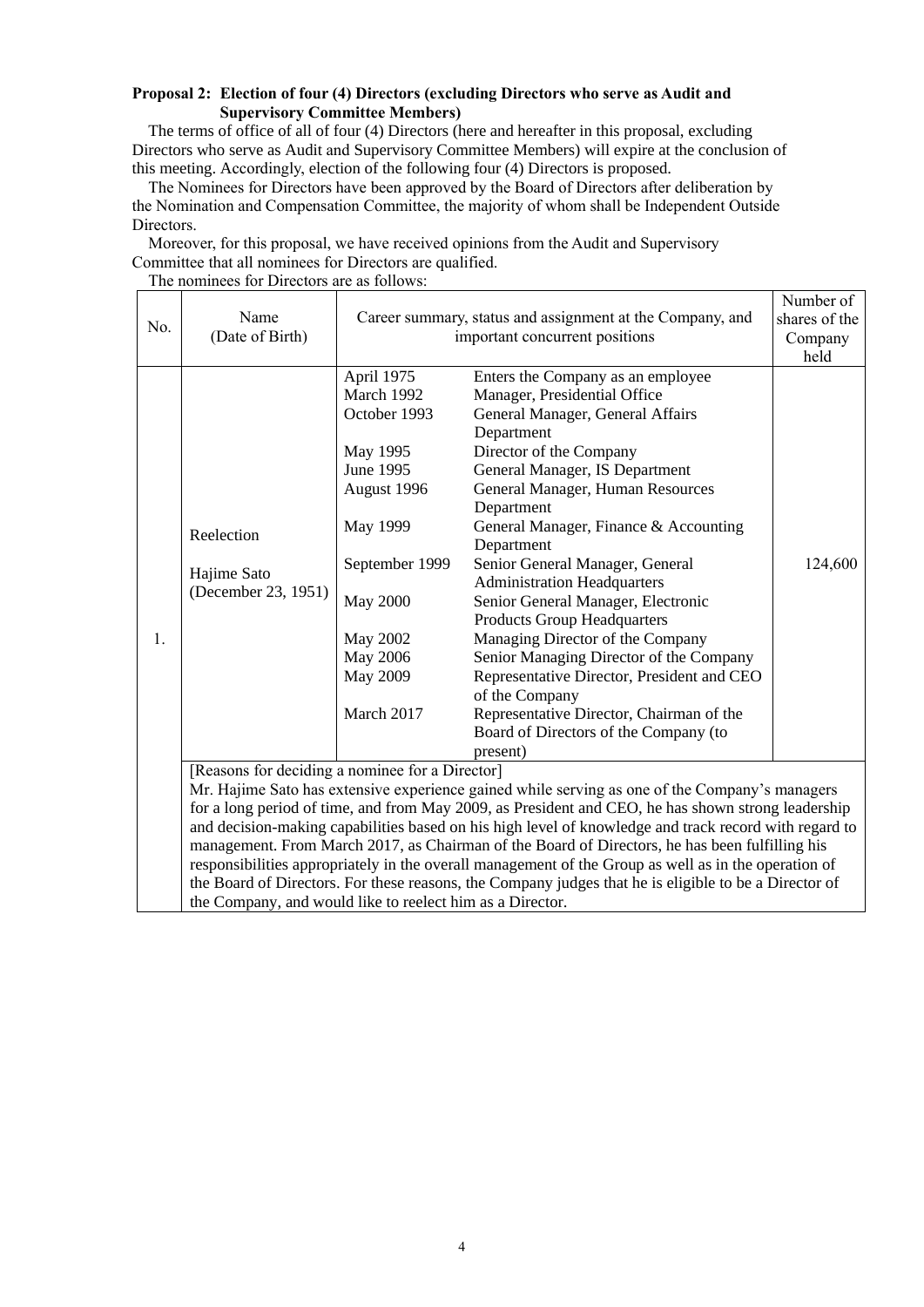|                                                 |                                                                                                     |                  | Number of                                                                                             |               |  |  |  |  |  |
|-------------------------------------------------|-----------------------------------------------------------------------------------------------------|------------------|-------------------------------------------------------------------------------------------------------|---------------|--|--|--|--|--|
| No.                                             | Name                                                                                                |                  | Career summary, status and assignment at the Company, and<br>important concurrent positions           | shares of the |  |  |  |  |  |
|                                                 | (Date of Birth)                                                                                     |                  | Company                                                                                               |               |  |  |  |  |  |
|                                                 |                                                                                                     |                  |                                                                                                       | held          |  |  |  |  |  |
|                                                 |                                                                                                     | <b>July 1984</b> | Enters the Company as an employee                                                                     |               |  |  |  |  |  |
|                                                 |                                                                                                     | <b>June 2004</b> | <b>Executive Manager, Sales and Marketing</b>                                                         |               |  |  |  |  |  |
|                                                 |                                                                                                     |                  | Department, Special Products Division                                                                 |               |  |  |  |  |  |
|                                                 |                                                                                                     | <b>May 2008</b>  | Director of the Company                                                                               |               |  |  |  |  |  |
|                                                 |                                                                                                     |                  | Deputy General Manager, Special Products                                                              |               |  |  |  |  |  |
|                                                 | Reelection                                                                                          |                  | Division                                                                                              |               |  |  |  |  |  |
|                                                 |                                                                                                     | March 2009       | General Manager, Special Products Division                                                            |               |  |  |  |  |  |
|                                                 | Mamoru Sato                                                                                         | March 2012       | Executive Officer of the Company                                                                      | 82,300        |  |  |  |  |  |
|                                                 | (January 5, 1960)                                                                                   |                  | Senior Vice General Manager, General                                                                  |               |  |  |  |  |  |
|                                                 |                                                                                                     |                  | <b>Administration Headquarters</b>                                                                    |               |  |  |  |  |  |
|                                                 |                                                                                                     | May 2012         | General Manager, General Administration                                                               |               |  |  |  |  |  |
| 2.                                              |                                                                                                     |                  | Headquarters                                                                                          |               |  |  |  |  |  |
|                                                 |                                                                                                     | May 2014         | Managing Director of the Company                                                                      |               |  |  |  |  |  |
|                                                 |                                                                                                     | March 2017       | Representative Director, President and CEO                                                            |               |  |  |  |  |  |
|                                                 |                                                                                                     |                  | of the Company (to present)                                                                           |               |  |  |  |  |  |
|                                                 | [Reasons for deciding a nominee for a Director]                                                     |                  |                                                                                                       |               |  |  |  |  |  |
|                                                 |                                                                                                     |                  | In addition to his extensive experience and track record gained while carrying out business execution |               |  |  |  |  |  |
|                                                 | at the Special Products Division and the General Administration Headquarters, Mr. Mamoru Sato       |                  |                                                                                                       |               |  |  |  |  |  |
|                                                 | possesses knowledge of management gained primarily from his experience engaging in management       |                  |                                                                                                       |               |  |  |  |  |  |
|                                                 | as a Managing Director for both of these organizations. Also, from March 2017, as President and     |                  |                                                                                                       |               |  |  |  |  |  |
|                                                 | CEO, based on global insights gained from overseas experience, he has been the driving force in the |                  |                                                                                                       |               |  |  |  |  |  |
|                                                 | overall management of the Group. For these reasons, the Company judges that he is eligible to be a  |                  |                                                                                                       |               |  |  |  |  |  |
|                                                 |                                                                                                     |                  | Director of the Company, and would like to reelect him as a Director.                                 |               |  |  |  |  |  |
| April 1983<br>Enters the Company as an employee |                                                                                                     |                  |                                                                                                       |               |  |  |  |  |  |
|                                                 |                                                                                                     | <b>June 2011</b> | Executive Manager, Sales and Marketing                                                                |               |  |  |  |  |  |
|                                                 |                                                                                                     |                  | Department, Machine Tools Division                                                                    |               |  |  |  |  |  |
|                                                 |                                                                                                     | March 2014       | <b>Executive Manager, Development</b>                                                                 |               |  |  |  |  |  |
|                                                 |                                                                                                     |                  | Department, Machine Tools Division                                                                    |               |  |  |  |  |  |
|                                                 | Reelection                                                                                          | March 2015       | Executive Officer of the Company, Senior                                                              |               |  |  |  |  |  |
|                                                 |                                                                                                     |                  | Vice General Manager, Machine Tools                                                                   | 14,200        |  |  |  |  |  |
|                                                 | Yasunao Sasai                                                                                       |                  | Division                                                                                              |               |  |  |  |  |  |
|                                                 | (April 19, 1960)                                                                                    | March 2017       | General Manager, Machine Tools Division                                                               |               |  |  |  |  |  |
|                                                 |                                                                                                     | <b>July 2019</b> | Senior Executive Officer of the Company                                                               |               |  |  |  |  |  |
| 3.                                              |                                                                                                     | January 2020     | <b>Executive Manager, Business Planning</b>                                                           |               |  |  |  |  |  |
|                                                 |                                                                                                     |                  | Department, Machine Tools Division                                                                    |               |  |  |  |  |  |
|                                                 |                                                                                                     | March 2020       | Managing Director of the Company (to                                                                  |               |  |  |  |  |  |
|                                                 |                                                                                                     |                  | present)                                                                                              |               |  |  |  |  |  |
|                                                 | [Reasons for deciding a nominee for a Director]                                                     |                  |                                                                                                       |               |  |  |  |  |  |
|                                                 |                                                                                                     |                  | Mr. Yasunao Sasai possesses extended experience and track record gained through business execution    |               |  |  |  |  |  |
|                                                 |                                                                                                     |                  | at the Machine Tools Division for a long period of time, and has shown leadership and contributed     |               |  |  |  |  |  |
|                                                 |                                                                                                     |                  | toward the increase of earnings for the Machine Tools Division. Also, from March 2020, as a           |               |  |  |  |  |  |
|                                                 |                                                                                                     |                  | Managing Director, he has been possessed knowledge of management with regard to our Machine           |               |  |  |  |  |  |
|                                                 | Tools Division and Special Products Division. For these reasons, the Company judges that he is      |                  |                                                                                                       |               |  |  |  |  |  |
|                                                 | eligible to be a Director of the Company, and would like to reelect him as a Director.              |                  |                                                                                                       |               |  |  |  |  |  |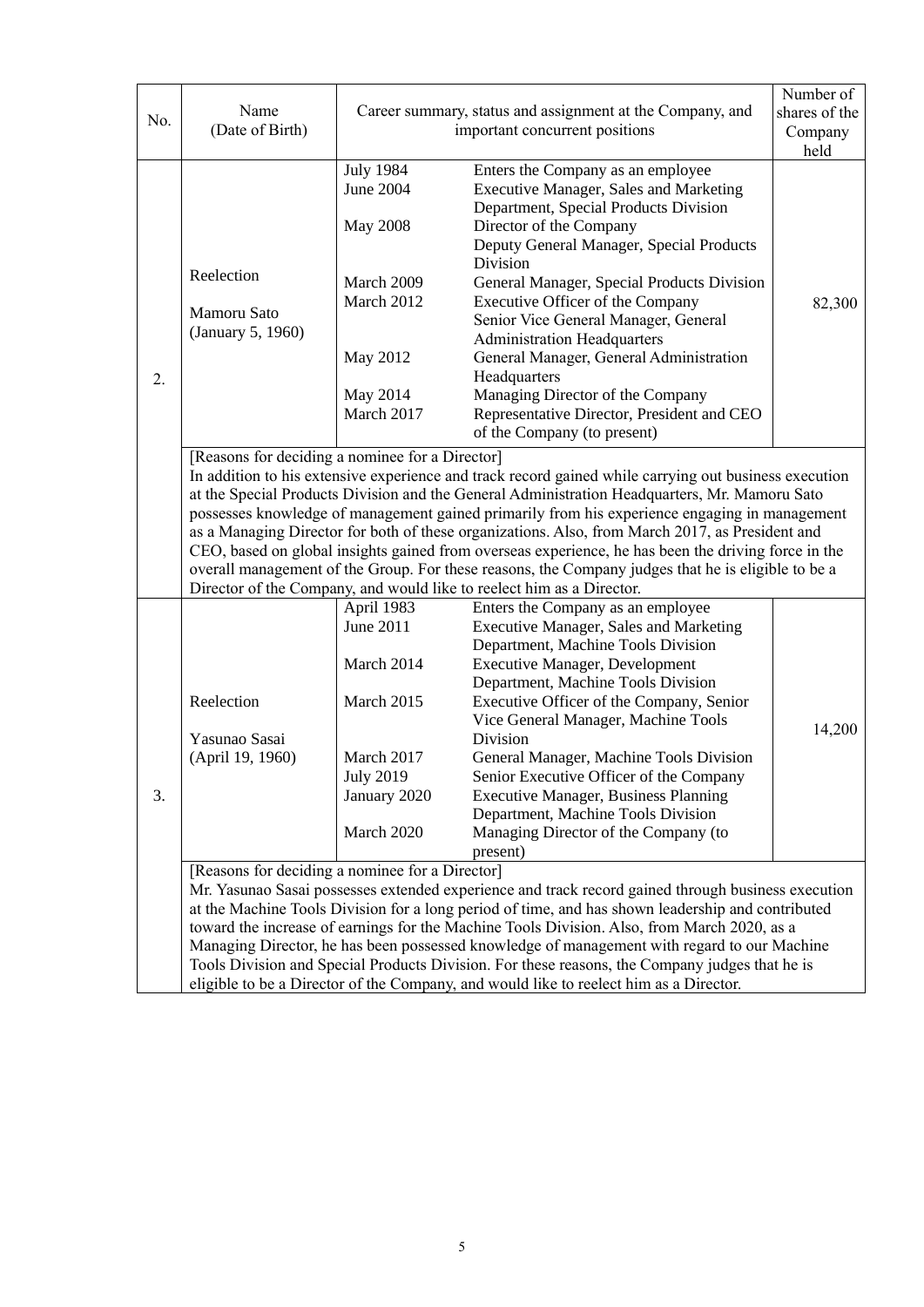| No.    | Name<br>(Date of Birth)                                                                                                                                                                                                                                                                                                                                                                                                                                                                                                                                        | Career summary, status and assignment at the Company, and<br>important concurrent positions                                                                                         | Number of<br>shares of the<br>Company<br>held                                                                                                                                                                                                                                                                                                                                                                                                                                                                                                                                                                                                                                                                                                                               |        |  |  |
|--------|----------------------------------------------------------------------------------------------------------------------------------------------------------------------------------------------------------------------------------------------------------------------------------------------------------------------------------------------------------------------------------------------------------------------------------------------------------------------------------------------------------------------------------------------------------------|-------------------------------------------------------------------------------------------------------------------------------------------------------------------------------------|-----------------------------------------------------------------------------------------------------------------------------------------------------------------------------------------------------------------------------------------------------------------------------------------------------------------------------------------------------------------------------------------------------------------------------------------------------------------------------------------------------------------------------------------------------------------------------------------------------------------------------------------------------------------------------------------------------------------------------------------------------------------------------|--------|--|--|
| 4.     | Reelection<br>Outside<br>Independent<br>Seigo Iwasaki<br>(October 8, 1946)                                                                                                                                                                                                                                                                                                                                                                                                                                                                                     | March 1996<br>March 2000<br>March 2001<br>March 2006<br>January 2011<br>May 2014<br>June 2015<br>January 2018<br><b>June 2018</b><br>March 2020<br>(Important concurrent positions) | Director, Shizuoka Gas Company, Ltd.<br>Managing Director, Shizuoka Gas<br>Company, Ltd.<br>Senior Managing Director, Shizuoka Gas<br>Company, Ltd.<br>Representative Director, President, Shizuoka<br>Gas Company, Ltd<br>Representative Director, Chairman of the<br>Board of Directors, Shizuoka Gas Company,<br>Ltd.<br>Outside Director of the Company (to<br>present)<br>Outside Director, Murakami Corporation (to<br>present)<br>Director and Special Advisor, Shizuoka Gas<br>Company, Ltd.<br><b>Outside Director, TOSHIBA MACHINE</b><br>CO., LTD. (currently SHIBAURA<br>MACHINE CO., LTD) (to present)<br>Special Advisor, Shizuoka Gas Company,<br>Ltd. (to present)<br>Special Advisor, Shizuoka Gas Company, Ltd.<br>Outside Director, Murakami Corporation | 10,800 |  |  |
|        | Outside Director, SHIBAURA MACHINE CO., LTD.<br>[Reasons for deciding a nominee for an Outside Director and expected roles]<br>Mr. Seigo Iwasaki has been the Representative Director of Shizuoka Gas Company, Ltd. for a long<br>period of time. The Company would like to elect him as an Outside Director as it expects that he will                                                                                                                                                                                                                        |                                                                                                                                                                                     |                                                                                                                                                                                                                                                                                                                                                                                                                                                                                                                                                                                                                                                                                                                                                                             |        |  |  |
|        | continue to utilize his abundant experience and broad knowledge as a business manager in the<br>Company's adequate decision making process and supervision of the Directors' business execution.<br>Furthermore, if he is elected, the Company expects that he will continue to be a member of the<br>Nomination and Compensation Committee, and make remarks and provide proposals from an<br>objective and neutral standpoint with regard to deliberations related to the selection of candidates for<br>officer of the Company and Directors' compensation. |                                                                                                                                                                                     |                                                                                                                                                                                                                                                                                                                                                                                                                                                                                                                                                                                                                                                                                                                                                                             |        |  |  |
| Votes: |                                                                                                                                                                                                                                                                                                                                                                                                                                                                                                                                                                |                                                                                                                                                                                     |                                                                                                                                                                                                                                                                                                                                                                                                                                                                                                                                                                                                                                                                                                                                                                             |        |  |  |

 $\mathcal{N}$ 

1. No conflict of interest exists between the Company and the above nominees for Directors.

2. Mr. Seigo Iwasaki is a nominee for an Outside Director.

3. Mr. Seago Iwasaki is an Outside Director of the Company at present, and his incumbent term of office as an Outside Director will be seven years and ten months as of the conclusion of this General Meeting of Shareholders.

4. The Company has designated and reported to the Tokyo Stock Exchange, Inc. that Mr. Seigo Iwasaki is an Independent Director as set forth in the Regulations of the Tokyo Stock Exchange. Furthermore, proposed agenda pass in its original form, he is to remain as an Independent Director.

5. Pursuant to the provisions of paragraph 1, Article 427 of the Companies Act, the Company has entered into an agreement with Mr. Seigo Iwasaki to limit liability due to negligence of duties; provided, however, that the limit on liability under the relevant agreement shall be an amount set forth by law. Furthermore, should this proposed agenda pass in its original form, the Company will plan to sustain such current agreement with him.

6. The Company has taken out a directors and officers liability insurance policy with an insurance company as provided for in paragraph 1, Article 430-3 of the Companies Act, and plans to renew it with the same details in March 2022. This policy shall compensate for damages that may arise because insured directors and executive officers are liable for the execution of their duties or are claimed for pursuing such liability, and insurance premiums shall be borne in full by the Company for all insureds including the portion of special provisions. Each nominee for Directors has already been insured by this insurance policy and will continue to be insured if this Proposal is approved as proposed.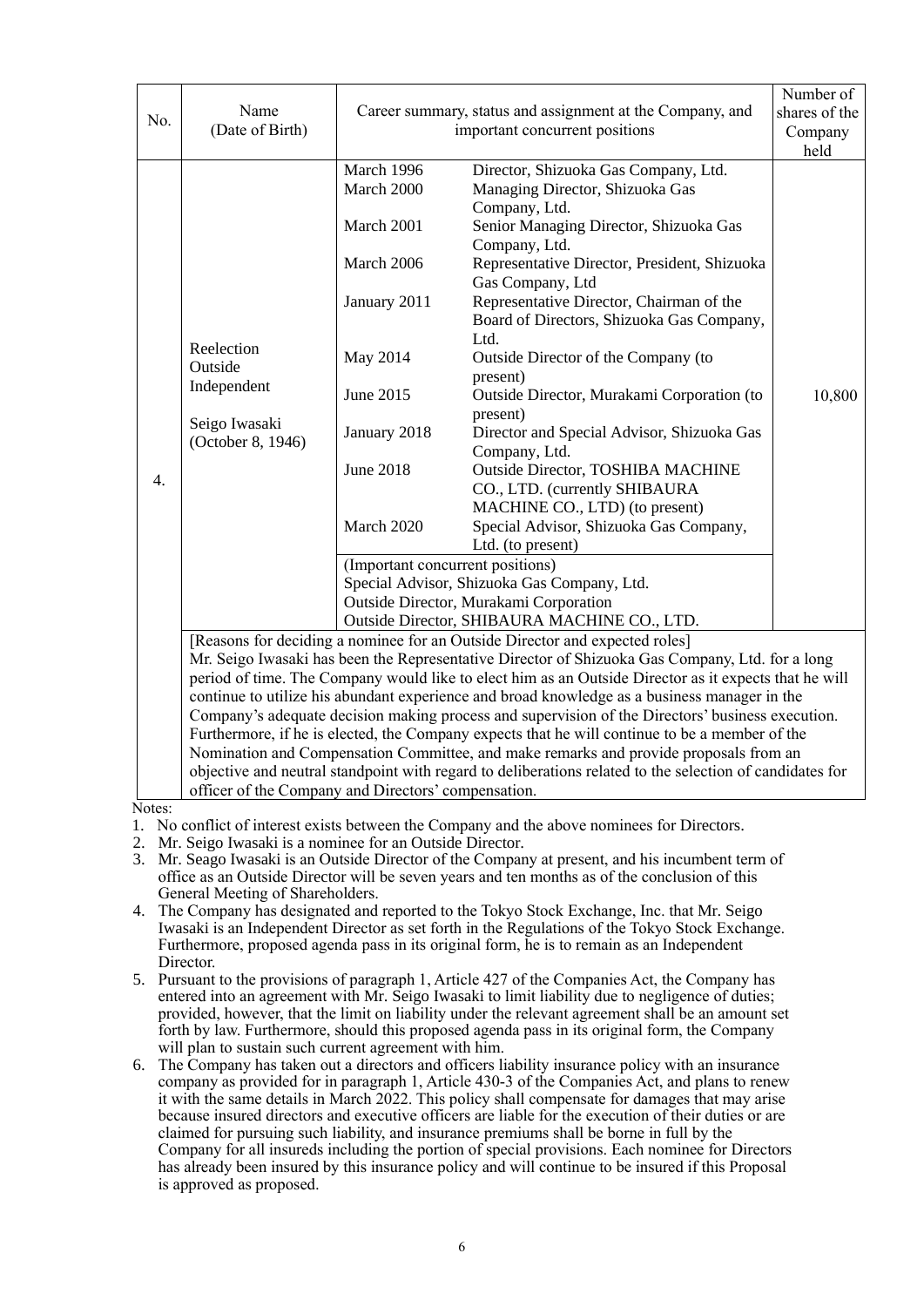## **Proposal 3: Election of three (3) Directors who serve as Audit and Supervisory Committee Members**

The terms of office of all of three (3) Directors who serve as Audit and Supervisory Committee Members will expire at the conclusion of this meeting. Accordingly, election of the following three (3) Directors who serve as Audit and Supervisory Committee Members is proposed.

The Audit and Supervisory Committee has previously given its approval to this proposal.

The nominees for Directors who serve as Audit and Supervisory Committee Members are as follows:

|                                                                                                               |                                                                                                       |                                                                                                        |                                                                                                             | Number of     |  |  |  |  |  |
|---------------------------------------------------------------------------------------------------------------|-------------------------------------------------------------------------------------------------------|--------------------------------------------------------------------------------------------------------|-------------------------------------------------------------------------------------------------------------|---------------|--|--|--|--|--|
| No.                                                                                                           | Name                                                                                                  |                                                                                                        | Career summary, status and assignment at the Company, and                                                   | shares of the |  |  |  |  |  |
|                                                                                                               | (Date of Birth)                                                                                       |                                                                                                        | important concurrent positions                                                                              | Company       |  |  |  |  |  |
|                                                                                                               |                                                                                                       |                                                                                                        |                                                                                                             | held          |  |  |  |  |  |
|                                                                                                               |                                                                                                       | August 2000                                                                                            | President, Clarion do Brasil Ltda.                                                                          |               |  |  |  |  |  |
|                                                                                                               |                                                                                                       | <b>July 2009</b>                                                                                       | Executive Manager in charge of Aftermarket                                                                  |               |  |  |  |  |  |
|                                                                                                               |                                                                                                       |                                                                                                        | Sales Department, Global Sales Division,                                                                    |               |  |  |  |  |  |
|                                                                                                               |                                                                                                       |                                                                                                        | Clarion Co., Ltd. (currently Faurecia Clarion                                                               |               |  |  |  |  |  |
|                                                                                                               |                                                                                                       |                                                                                                        | Electronics Co., Ltd.)<br>Executive Manager, Overseas Aftermarket Sales                                     |               |  |  |  |  |  |
|                                                                                                               |                                                                                                       | April 2012                                                                                             | Department, Sales Division, Clarion Co., Ltd.                                                               |               |  |  |  |  |  |
|                                                                                                               | Reelection                                                                                            | April 2013                                                                                             | Executive Manager in charge of Corporate                                                                    |               |  |  |  |  |  |
|                                                                                                               | Outside<br>Independent                                                                                |                                                                                                        | Planning Department, Management Promotion                                                                   |               |  |  |  |  |  |
|                                                                                                               |                                                                                                       |                                                                                                        | Division, Clarion Co., Ltd.                                                                                 | 1,000         |  |  |  |  |  |
|                                                                                                               |                                                                                                       | May 2018                                                                                               | Executive Manager, Corporate Strategy                                                                       |               |  |  |  |  |  |
|                                                                                                               | Seiichi Nishikawa                                                                                     |                                                                                                        | Department, Corporate Strategy Division,                                                                    |               |  |  |  |  |  |
|                                                                                                               | (March 21, 1959)                                                                                      |                                                                                                        | Clarion Co., Ltd.                                                                                           |               |  |  |  |  |  |
|                                                                                                               |                                                                                                       | August 2019                                                                                            | Executive Manager in charge of Corporate                                                                    |               |  |  |  |  |  |
|                                                                                                               |                                                                                                       |                                                                                                        | Management Department, Finance and                                                                          |               |  |  |  |  |  |
| 1.                                                                                                            |                                                                                                       |                                                                                                        | Accounting Division, Clarion Co., Ltd.                                                                      |               |  |  |  |  |  |
|                                                                                                               |                                                                                                       | March 2020                                                                                             | Full-Time Outside Director who serve as an                                                                  |               |  |  |  |  |  |
|                                                                                                               |                                                                                                       |                                                                                                        | Audit and Supervisory Committee Member of                                                                   |               |  |  |  |  |  |
|                                                                                                               |                                                                                                       |                                                                                                        | the Company (to present)                                                                                    |               |  |  |  |  |  |
|                                                                                                               |                                                                                                       |                                                                                                        | [Reasons for deciding a nominee for an Outside Director and expected roles]                                 |               |  |  |  |  |  |
|                                                                                                               | Mr. Seiichi Nishikawa has handled management strategy and management control after gaining experience |                                                                                                        |                                                                                                             |               |  |  |  |  |  |
|                                                                                                               |                                                                                                       | in a wide range of operations, such as overseas business and marketing at Faurecia Clarion Electronics |                                                                                                             |               |  |  |  |  |  |
|                                                                                                               | Co., Ltd. as well as handling management of this company's overseas subsidiaries and associates. The  |                                                                                                        |                                                                                                             |               |  |  |  |  |  |
|                                                                                                               | Company would like to elect him as an Outside Director who serves as an Audit and Supervisory         |                                                                                                        |                                                                                                             |               |  |  |  |  |  |
|                                                                                                               |                                                                                                       |                                                                                                        | Committee Member as it expects that he will continue to utilize his abundant experience and broad           |               |  |  |  |  |  |
|                                                                                                               |                                                                                                       |                                                                                                        | knowledge in the Company's audits. Furthermore, if he is elected, the Company expects that he will          |               |  |  |  |  |  |
|                                                                                                               | continue to be a member of the Nomination and Compensation Committee, and make remarks and provide    |                                                                                                        |                                                                                                             |               |  |  |  |  |  |
|                                                                                                               |                                                                                                       |                                                                                                        | proposals from an objective and neutral standpoint with regard to deliberations related to the selection of |               |  |  |  |  |  |
|                                                                                                               | candidates for officer of the Company and Directors' compensation.                                    |                                                                                                        |                                                                                                             |               |  |  |  |  |  |
|                                                                                                               |                                                                                                       | April 1984                                                                                             | Joined Ota Showa Audit Corporation (Currently                                                               |               |  |  |  |  |  |
|                                                                                                               |                                                                                                       |                                                                                                        | Ernst & Young ShinNihon LLC)                                                                                |               |  |  |  |  |  |
|                                                                                                               |                                                                                                       | February 1987<br>April 1997                                                                            | Registered as Certified Public Accountant                                                                   |               |  |  |  |  |  |
|                                                                                                               | Reelection<br>Outside                                                                                 |                                                                                                        | Opened Sugimoto Accounting Firm,<br>Representative (to present)                                             |               |  |  |  |  |  |
|                                                                                                               | Independent                                                                                           | May 2014                                                                                               | Outside Audit and Supervisory Board Member of                                                               |               |  |  |  |  |  |
|                                                                                                               |                                                                                                       |                                                                                                        | the Company                                                                                                 | 2,600         |  |  |  |  |  |
|                                                                                                               | Motoki Sugimoto                                                                                       | May 2016                                                                                               | Outside Director who serve as an Audit and                                                                  |               |  |  |  |  |  |
|                                                                                                               | (August 30, 1961)                                                                                     |                                                                                                        | Supervisory Committee Member of the Company                                                                 |               |  |  |  |  |  |
|                                                                                                               |                                                                                                       |                                                                                                        | (to present)                                                                                                |               |  |  |  |  |  |
|                                                                                                               |                                                                                                       | (important concurrent position)                                                                        |                                                                                                             |               |  |  |  |  |  |
|                                                                                                               |                                                                                                       |                                                                                                        | Representative, Sugimoto Accounting Firm                                                                    |               |  |  |  |  |  |
| 2.                                                                                                            |                                                                                                       |                                                                                                        | [Reasons for deciding a nominee for an Outside Director and expected roles]                                 |               |  |  |  |  |  |
|                                                                                                               |                                                                                                       |                                                                                                        | Mr. Motoki Sugimoto has highly professional knowledge and abundant experience as a certified public         |               |  |  |  |  |  |
|                                                                                                               |                                                                                                       |                                                                                                        | accountant and licensed tax accountant. The Company would like to elect him as an Outside Director who      |               |  |  |  |  |  |
|                                                                                                               |                                                                                                       |                                                                                                        | serve as an Audit and Supervisory Committee Member as it expects that he will continue to utilize such      |               |  |  |  |  |  |
|                                                                                                               |                                                                                                       |                                                                                                        | knowledge and experience when auditing the Company. Although the nominee has not been involved in           |               |  |  |  |  |  |
|                                                                                                               |                                                                                                       |                                                                                                        | the management of companies other than as an Outside Director/Audit and Supervisory Board Member,           |               |  |  |  |  |  |
|                                                                                                               |                                                                                                       |                                                                                                        | the Company has concluded that he will be able to perform his duties properly as an Outside Director who    |               |  |  |  |  |  |
|                                                                                                               |                                                                                                       |                                                                                                        | serve as an Audit and Supervisory Committee Member of the Company based on the reasons noted above.         |               |  |  |  |  |  |
|                                                                                                               |                                                                                                       |                                                                                                        | Furthermore, if he is elected, the Company expects that he will continue to be a member of the              |               |  |  |  |  |  |
|                                                                                                               |                                                                                                       |                                                                                                        | Nomination and Compensation Committee, and make remarks and provide proposals from an objective             |               |  |  |  |  |  |
| and neutral standpoint with regard to deliberations related to the selection of candidates for officer of the |                                                                                                       |                                                                                                        |                                                                                                             |               |  |  |  |  |  |

Company and Directors' compensation.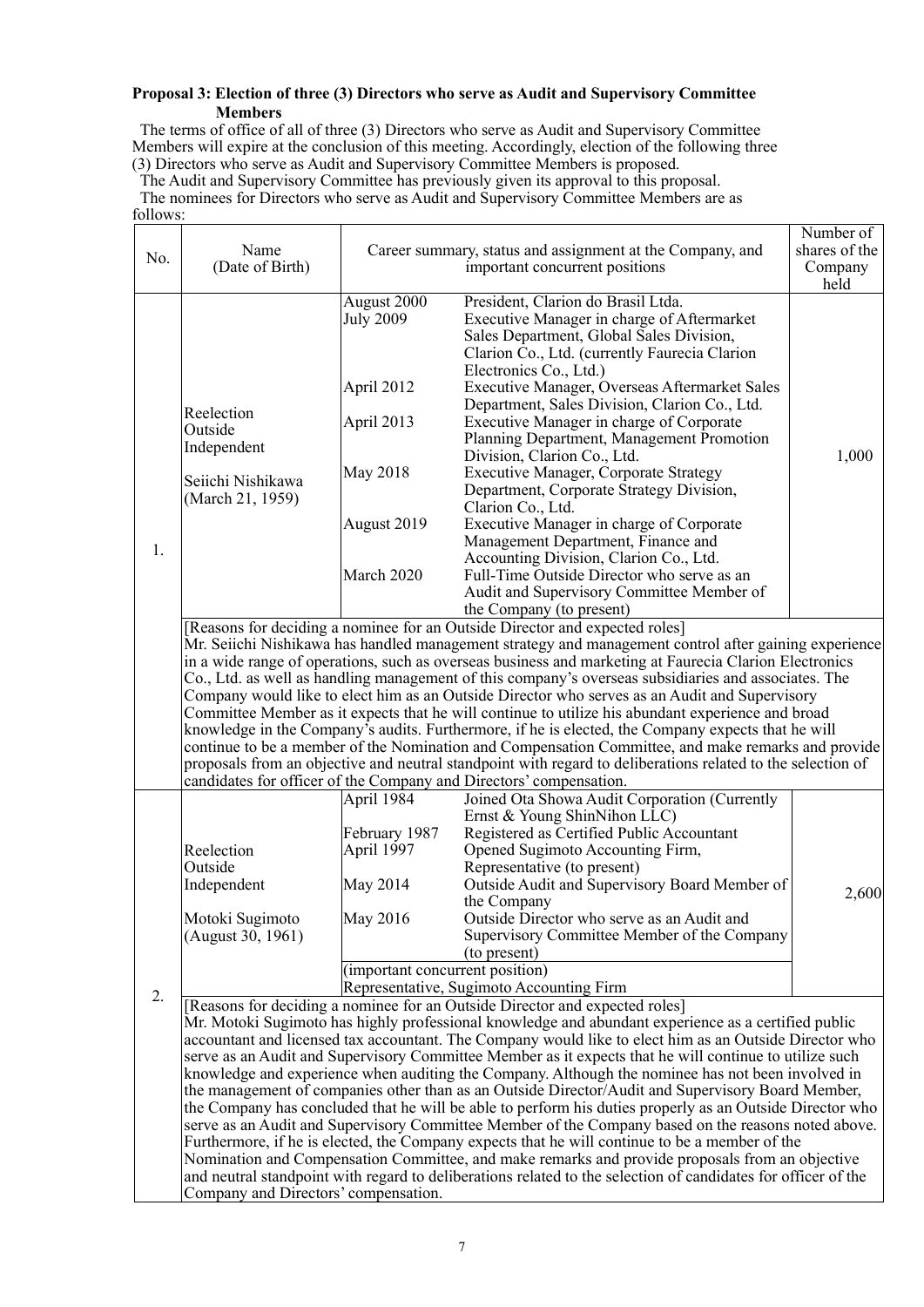| No. | Name<br>(Date of Birth)                                                                                                                                                                                                                                                                                                                                                                                                                                                                                                                                                                                                                                                                                                                                                                                                                            |                                                                                                                                                                                                                                                                | Career summary, status and assignment at the Company, and<br>important concurrent positions | Number of<br>shares of the<br>Company<br>held |  |  |
|-----|----------------------------------------------------------------------------------------------------------------------------------------------------------------------------------------------------------------------------------------------------------------------------------------------------------------------------------------------------------------------------------------------------------------------------------------------------------------------------------------------------------------------------------------------------------------------------------------------------------------------------------------------------------------------------------------------------------------------------------------------------------------------------------------------------------------------------------------------------|----------------------------------------------------------------------------------------------------------------------------------------------------------------------------------------------------------------------------------------------------------------|---------------------------------------------------------------------------------------------|-----------------------------------------------|--|--|
|     | New election<br>Outside<br>Independent<br>Itsue Miyata<br>(December 18, 1973)                                                                                                                                                                                                                                                                                                                                                                                                                                                                                                                                                                                                                                                                                                                                                                      | Joined Shizuoka Nozomi Law & Patent Firm<br>January 2003<br>April 2011<br>Opened Fujieda Nozomi Law & Patent Firm,<br>Representative (to present)<br>Vice Chairman, Bar Association of Shizuoka<br>April 2016<br>Prefecture<br>(important concurrent position) |                                                                                             |                                               |  |  |
| 3.  | Representative, Fujieda Nozomi Law & Patent Firm<br>[Reasons for deciding a nominee for an Outside Director and expected roles]<br>Ms. Itsue Miyata has highly-leveled specialist knowledge based on abundant knowledge and experience as<br>a lawyer. The Company would like to elect her as an Outside Director who serve as an Audit and<br>Supervisory Committee Member as it expects that she will utilize such knowledge and experience when<br>auditing the Company. Although the nominee has not been involved in the management of companies<br>other than as an Outside Director/Audit and Supervisory Board Member, the Company has concluded that<br>she will be able to perform his duties properly as an Outside Director who serve as an Audit and<br>Supervisory Committee Member of the Company based on the reasons noted above. |                                                                                                                                                                                                                                                                |                                                                                             |                                               |  |  |

Notes:

- 1. No conflict of interest exists between the Company and the above nominees for Directors.
- 2. All the nominees are nominees for Outside Directors.
- 3. Mr. Seiichi Nishikawa is an Outside Director who serve as an Audit and Supervisory Committee Member of the Company at present, his incumbent term will be two years as of the conclusion of this General Meeting of Shareholders.
- 4. Mr. Motoki Sugimoto is an Outside Director who serve as an Audit and Supervisory Committee Member of the Company at present, his incumbent term will be five years and ten months as of the conclusion of this General Meeting of Shareholders.
- 5. The Company has designated and reported to the Tokyo Stock Exchange, Inc. that Mr. Seiichi Nishikawa and Mr. Motoki Sugimoto are Independent Directors as set forth in the Regulations of the Tokyo Stock Exchange. Furthermore, should proposed agenda pass in its original form, they are to remain as Independent Directors. If this proposed agenda pass, the Company will designate to the Tokyo Stock Exchange, Inc. that Ms. Itsue Miyata is an Independent Director.
- 6. Pursuant to the provisions of paragraph 1, Article 427 of the Companies Act, the Company has entered into an agreement with Mr. Seiichi Nishikawa and Mr. Motoki Sugimoto to limit liability due to negligence of duties and should this proposed agenda pass in its original form, the Company will plan to sustain such current agreement with them; provided, however, that the limit on liability under the relevant agreement shall be an amount set forth by law. Furthermore, if this proposed agenda pass, the Company will enter into the same limited liability agreement with Ms. Itsue Miyata.
- 7. The Company has taken out a directors and officers liability insurance policy with an insurance company as provided for in paragraph 1, Article 430-3 of the Companies Act, and plans to renew it with the same details in March 2022. This policy shall compensate for damages that may arise because insured directors and executive officers are liable for the execution of their duties or are claimed for pursuing such liability, and insurance premiums shall be borne in full by the Company for all insureds including the portion of special provisions. Mr. Seiichi Nishikawa and Mr. Motoki Sugimoto are already insureds under this insurance policy, and should this proposed agenda pass in its original form, they will continue to be insureds, and Ms. Itsue Miyata will be included as an insured.